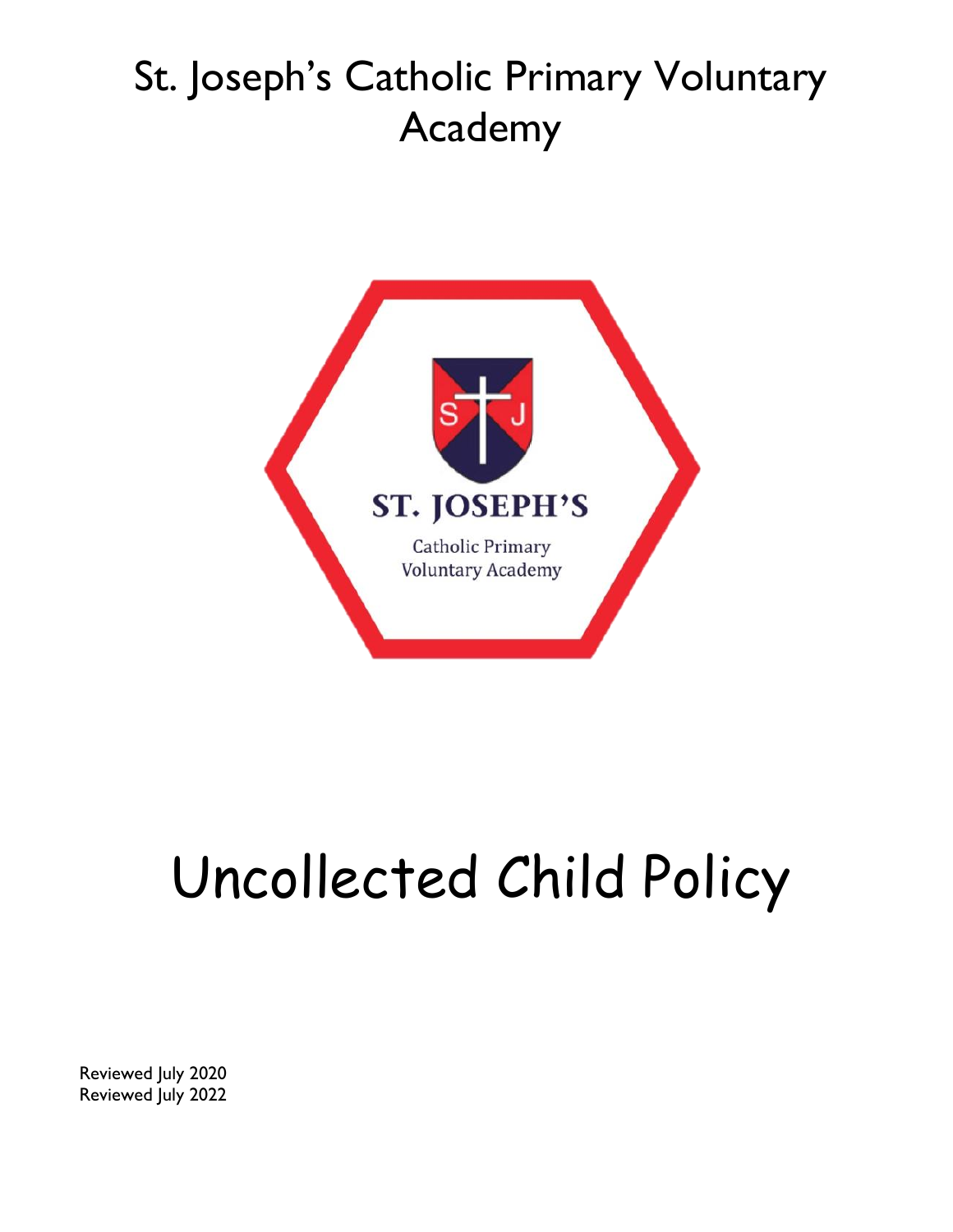#### **Uncollected Child**

Throughout this policy the terms school and academy are interchangeable.

| <b>Date</b>      | <b>Review Date</b> | <b>Coordinator</b> | <b>Nominated Governor</b> |
|------------------|--------------------|--------------------|---------------------------|
| <b>July 2020</b> | <b>July 2022</b>   | <b>E</b> McCullagh | <b>R</b> Mellows          |

We believe this policy relates to the following legislation:

- **Education Act 1996**
- Children Act 2004
- **Safeguarding Vulnerable Groups Act 2006**
- **Equality Act 2010**
- **Children and Families Act 2014**
- Special Educational Needs and Disability (Detained Persons) Regulations 2015

The following documentation is also related to this policy:

- **Equality Act 2010: Advice for Schools (DfE)**
- **Keeping Children Safe in Education: Statutory Guidance for Schools and Colleges (DfE)**
- Special Educational Needs and Disability Code of Practice: 0 to 25 Years. Statutory Guidance for Organisations Who Work With and Support Children and Young People with Special Educational Needs and Disabilities (DfE) and (DoH)
- Working Together to Safeguard Children: A Guide to Inter-agency Working to Safeguard and Promote the Welfare of Children

We aim to provide a safe, secure, healthy and pleasant learning environment for all our children, school personnel and visitors. We have in place security procedures that will reassure parents that their children are safe from the time they arrive at school to the time they leave. We will ensure that at the end of the morning session, at the end of the school day, at the end of an after school club or at the designated pick up time from wrap around care all children are collected by their parents/carers or a designated adult. Parents will feel confident that in the event that they are late in collecting their child on time that the school has in place procedures that will ensure the safety and security of their children. Children will remain in the care of the school until they are collected by their parent/carer or a designated adult.

In the event that a child is not collected by an authorised adult at the end of a day, the

School puts into practice agreed procedures. These ensure the child is cared for safely. We will ensure that the child receives a high standard of care in order to cause as little distress as possible.

We inform parents/carers of our procedures so that, if they are unavoidably delayed, they will be reassured that their children will be properly cared for.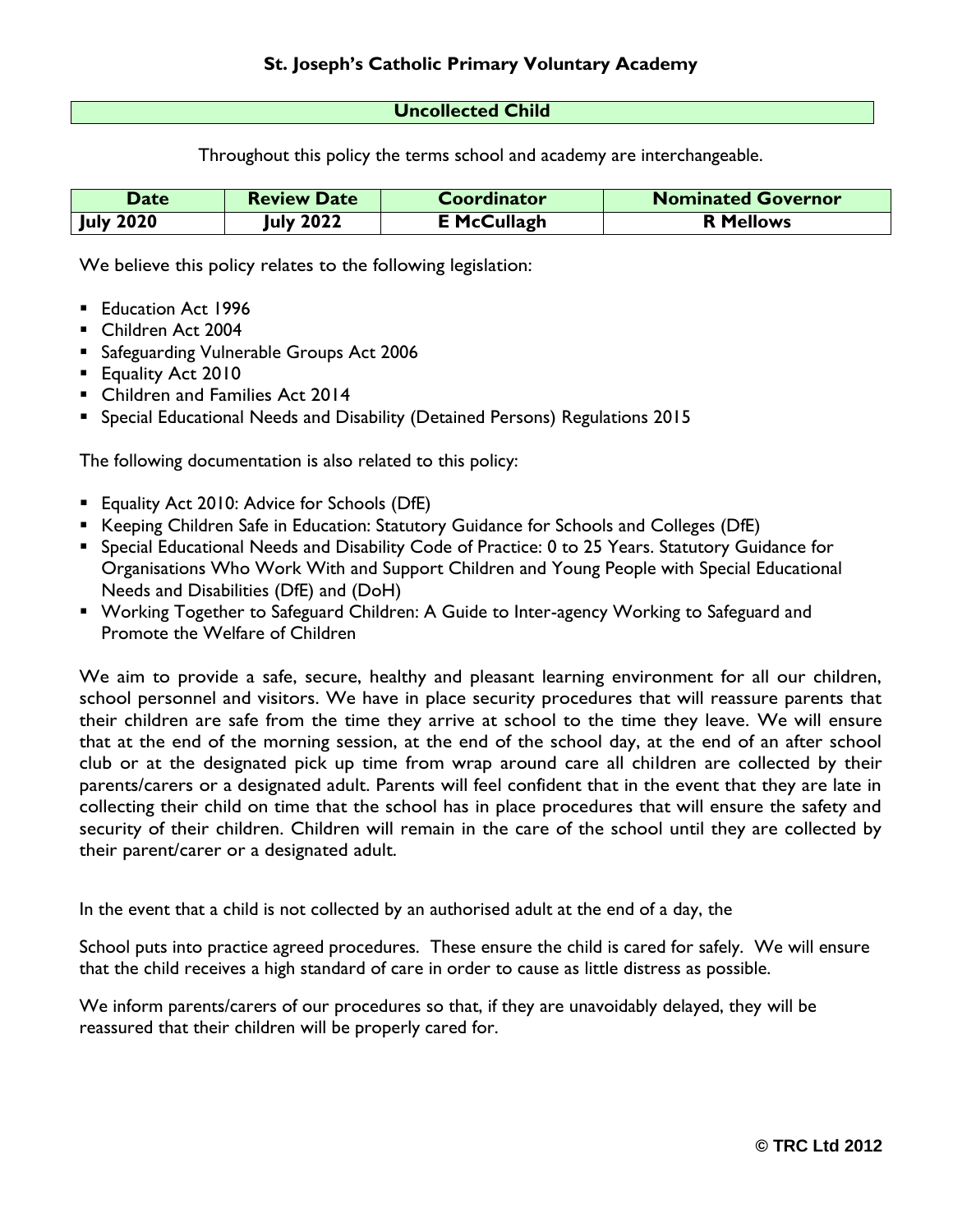#### **Procedures**

- Parents of children starting at school are asked to provide the following specific information which is recorded on our Registration Form:
- On occasions when parents or the persons normally authorised to collect the child are not able to collect the child, they provide us with written details of the name, address and telephone number of the person who will be collecting their child. We agree with parents to have a Password system in place to verify the identity of the person who is to collect their child.
- Parents are informed that if they are not able to collect the child as planned, they must inform us so that we can begin to take back-up measures. We provide parents with our contact telephone number.
- We inform parents that we apply our child protection procedures as set out in our child protection policy in the event that their children are not collected from setting by an authorised adult within one hour after the setting has closed and the staff can no longer supervise the child on our premises.
- If a child is not collected at the end of the day 15 minutes after the end of the school day, we follow the following procedures:
- The office will be notified and the child is taken to wrap around care. The office will call the telephone number given on scholarpack– if the parents do not have a telephone, an alternative number must be given, perhaps a neighbour or close relative.
- If no answer at home parents/carers are contacted at home or at work.
- If this is unsuccessful, the adults who are authorised by the parents to collect their child from school and whose telephone numbers are recorded on Scholarpack – are contacted.
- All reasonable attempts are made to contact the parents or nominated carers.
- The child does not leave the premises with anyone other than those named on Scholarpack.
- If no-one collects the child after one hour and there is no-one who can be contacted to collect the child, we apply the procedures for uncollected children.
- We contact our local authority children's social services care team
- The child stays at school until the child is safely collected either by the parents or by a social care worker.
- Social Care will aim to find the parent or relative if they are unable to do so, the child will become looked after by the local authority.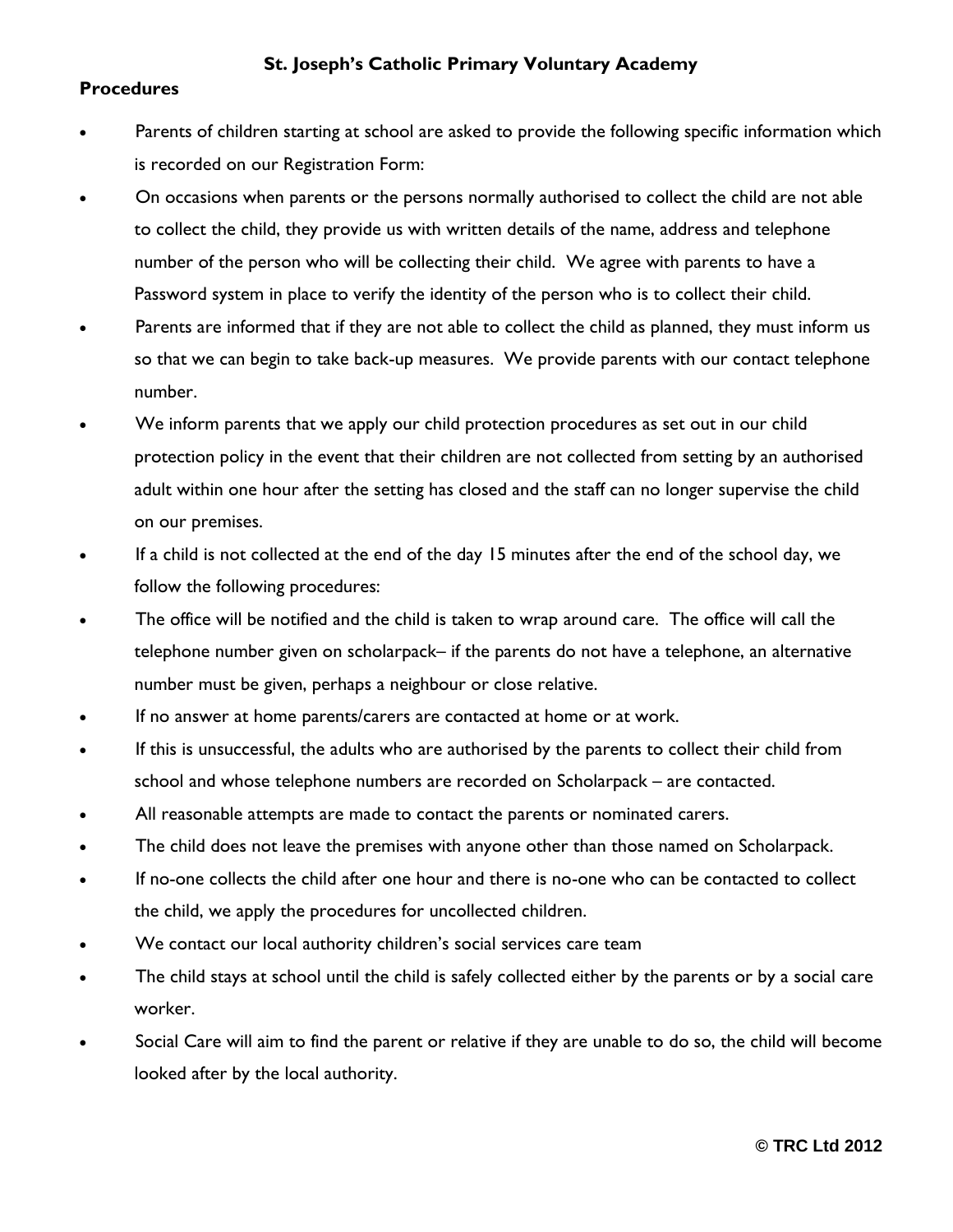- Under no circumstances do staff to go to look for the parent, nor do they take the child home with them.
- A full written report of the incident is recorded on the safeguarding electronic reporting system.
- Once collected an invoice is issued for the time in the wrap around care before collection.

We wish to work closely with the School Council and to hear their views and opinions as we acknowledge and support Article 12 of the United Nations Convention on the Rights of the Child that children should be encouraged to form and to express their views.

We as a school community have a commitment to promote equality. Therefore, an equality impact assessment has been undertaken and we believe this policy is in line with the Equality Act 2010.

#### **Aims**

- To ensure the safety and security of children not collected on time at the end of the morning session, at the end of the school day, at the end of an after school club or at the designated pick up time from wrap around care.
- To work with other schools to share good practice in order to improve this policy.

#### **Responsibility for the Policy and Procedure**

#### **Role of the Governing Body**

The Governing Body has:

- delegated powers and responsibilities to the Headteacher to make the school a safe and secure environment;
- delegated powers and responsibilities to the Headteacher to ensure all school personnel and visitors to the school are aware of and comply with this policy;
- nominated a link governor to be responsible for Health and Safety including school security and to visit the school regularly, to liaise with the Health and Safety coordinator and to report back to the Governing Body;
- responsibility for ensuring that the school complies with all equalities legislation;
- nominated a designated Equalities governor to ensure that appropriate action will be taken to deal with all prejudice related incidents or incidents which are a breach of this policy;
- **•** responsibility for ensuring funding is in place to support this policy;
- responsibility for ensuring this policy and all policies are maintained and updated regularly;
- make effective use of relevant research and information to improve this policy;
- **•** responsibility for ensuring all policies are made available to parents;
- the responsibility of involving the School Council in the development, approval, implementation and review of this policy;
- **•** responsibility for the effective implementation, monitoring and evaluation of this policy

#### **Role of the Headteacher**

The Headteacher will: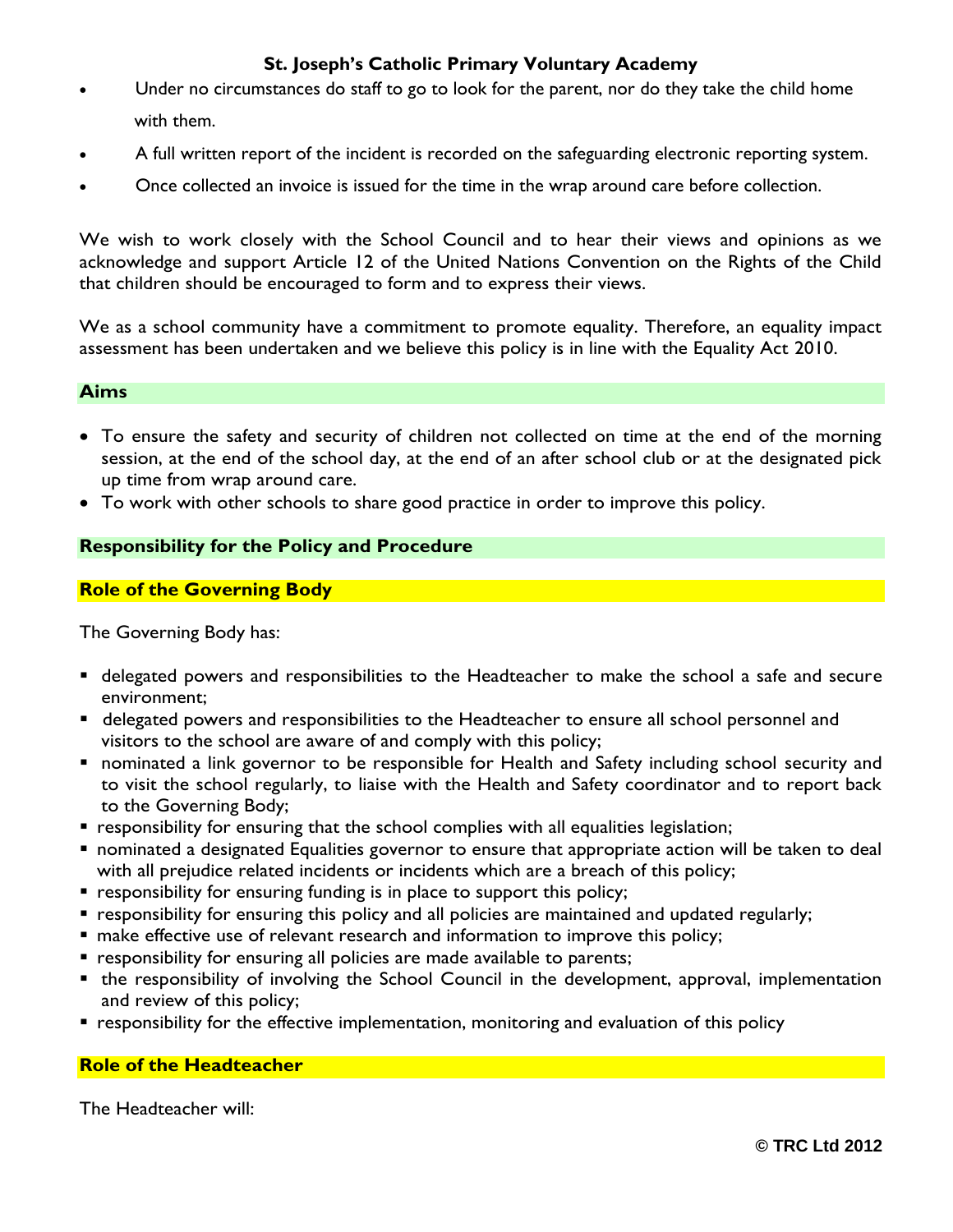- **EXT** lead the development of this policy throughout the school;
- ensure all school personnel, pupils and parents are aware of and comply with this policy;
- ensure procedures are in place to ensure the safety and security children not collected on time;
- ensure school personnel, parents and children are aware of these procedures;
- provide leadership and vision in respect of equality;
- provide guidance, support and training to all staff;
- **Perovide guidance and support to all staff;**
- **Perovide training for all staff on induction and when the need arises;**
- E keep up to date with new developments and resources;
- undertake risk assessments when required;
- make effective use of relevant research and information to improve this policy;
- **number 1** monitor the effectiveness of this policy;

#### **Role of School Personnel**

School personnel will:

- be aware of this policy;
- **n** implement this policy;
- **•** reassure a child who has not been collected on time that they have not been forgotten;
- call the parent/carer or designated person after ten minutes of waiting;
- try other emergency contact numbers if the parent/carer cannot be contacted;
- take the child to Wrap around Care and ensure the child is provided with a snack alongside the other children and obtain a signature in the WAC folder and a time when collected.
- **Perovide as much support and reassurance as is necessary;**
- not release a child into the care and supervision of another adult until they have verbal permission from the parent/carer;
- not allow a child to go home without the consent of the parent/carer;
- not escort or take children home without the consent of the parent/carer;
- After 30 minutes contact the local Children Services department if after repeated attempts no contact has been made with the parent/carer or designated person;
- leave a message and contact number for the parent/carer or designated person informing them that their child is being looked after by the local authority;
- record all incidents of late collection;
- **neet with parents who are persistently late in collecting their children;**
- **IF** implement the school's equalities policy and schemes;
- **P** report and deal with all incidents of discrimination;
- **E** attend appropriate training sessions on equality;
- $\blacksquare$  report any concerns they have on any aspect of the school community

#### **Role of Pupils**

Pupils will: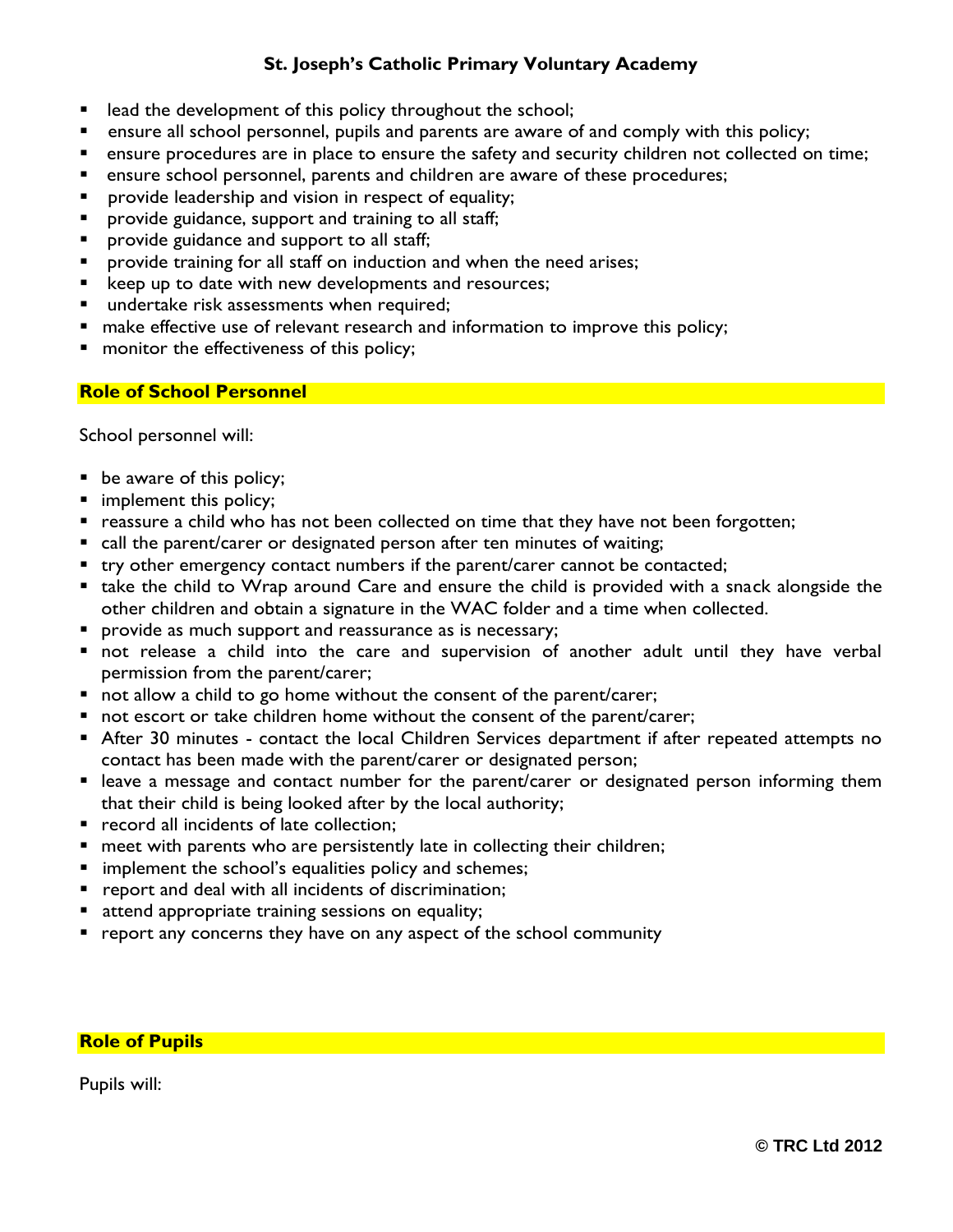- **•** be aware of and comply with this policy;
- **IF** listen carefully to all instructions given by the teacher;
- s ask for further help if they do not understand;
- treat others, their work and equipment with respect;
- support the school Code of Conduct and guidance necessary to ensure the smooth running of the school;
- **support the academy's mission statement to ensure the smooth running of the school;**
- liaise with the school council;
- take part in questionnaires and surveys

#### **Role of the School Council**

The School Council will be involved in:

- **discussing improvements to this policy;**
- **•** reviewing the effectiveness of this policy with the headteacher or a senior teacher.

#### **Role of Parents/Carers**

Parents/carers must:

- **be aware of this policy;**
- **EXT** ensure the school has up to date contact details including emergency telephone numbers;
- **have the school's contact details;**
- **E** ensure that their children are collected promptly;
- contact the school to explain that they will be late to collect their child;
- contact the school to explain that they will be late to collect their child and that a designated person known by the school will be collecting their child;
- **•** be asked to take part periodic surveys conducted by the school;
- **support the school Code of Conduct and guidance necessary to ensure smooth running of the** school
- be understanding of the action taken by school personnel if children have not been collected and school personnel have not been able to make contact with a parent/ carer / designated adult.

#### **Raising Awareness of this Policy**

We will raise awareness of this policy via:

- the School Handbook/Prospectus
- $\blacksquare$  the school website
- the Staff Handbook
- communications with home such as newsletters and texts

#### **Training**

All school personnel: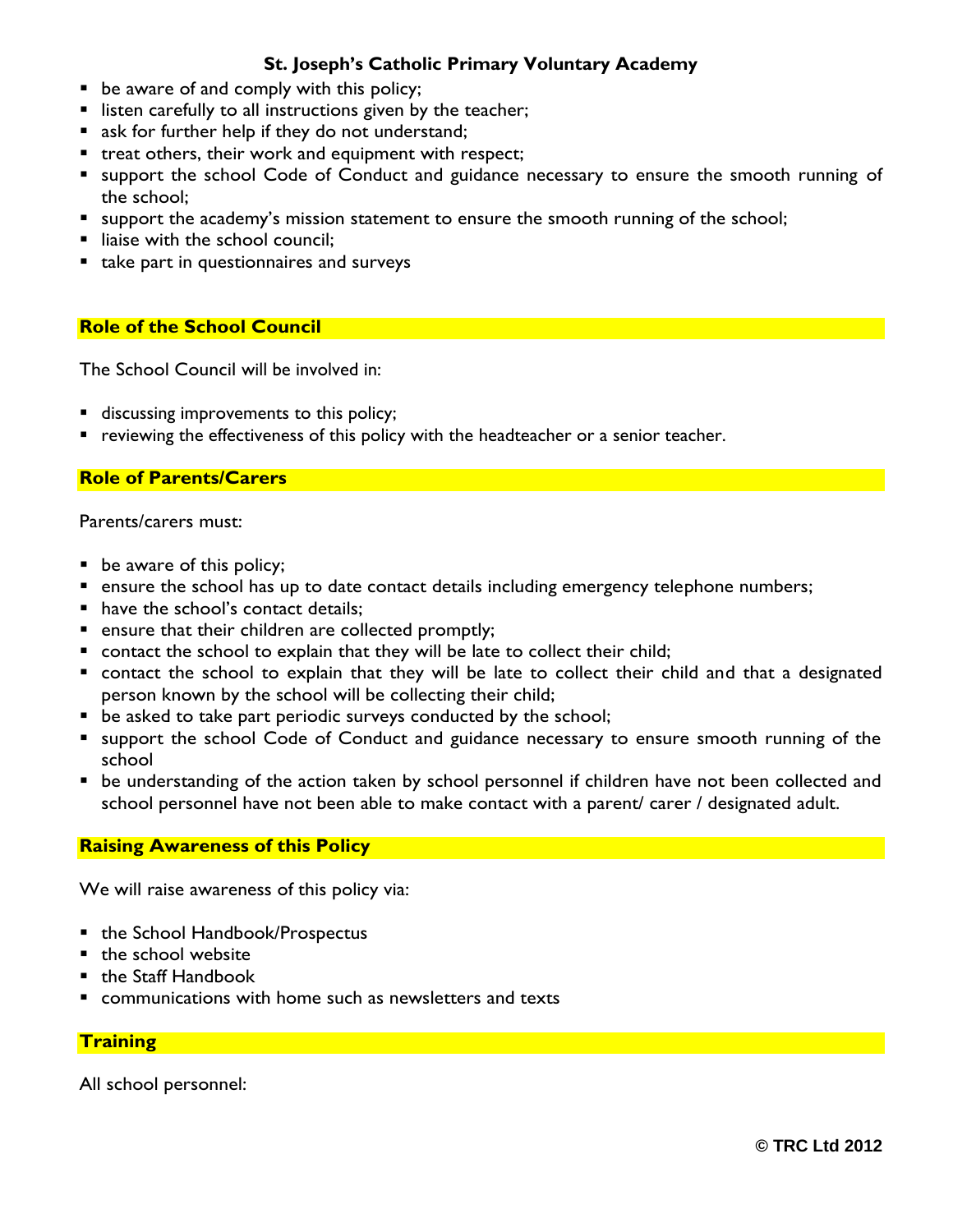- have equal chances of training, career development and promotion
- **•** receive training on induction which specifically covers:
	- $\triangleright$  All aspects of this policy
	- $\triangleright$  Safeguarding and Child Protection
	- $\triangleright$  Health and Safety
	- $\triangleright$  Supervision of Pupils
	- $\triangleright$  Troubled and Vulnerable Children
	- $\triangleright$  Pastoral Care
	- Home-School Agreement
	- $\triangleright$  Parental Responsibility and Change of Name
	- $\triangleright$  Equal opportunities
	- $\triangleright$  Inclusion
- $\blacksquare$  receive periodic training so that they are kept up to date with new information
- receive equal opportunities training on induction in order to improve their understanding of the Equality Act 2010 and its implications.

#### **Equality Impact Assessment**

Under the Equality Act 2010 we have a duty not to discriminate against people on the basis of their age, disability, gender, gender identity, pregnancy or maternity, race, religion or belief and sexual orientation.

This policy has been equality impact assessed and we believe that it is in line with the Equality Act 2010 as it is fair, it does not prioritise or disadvantage any pupil and it helps to promote equality at this school.

#### **Monitoring the Effectiveness of the Policy**

The effectiveness of this policy will be reviewed every three years (or when the need arises) by the Headteacher or a senior teacher and the necessary recommendations for improvement will be made to the Governors.

| Headteacher:                    | E McCullagh      | Date: | <b>July 2020</b> |
|---------------------------------|------------------|-------|------------------|
| <b>Chair of Governing Body:</b> | <b>R</b> Mellows | Date: | <b>July 2020</b> |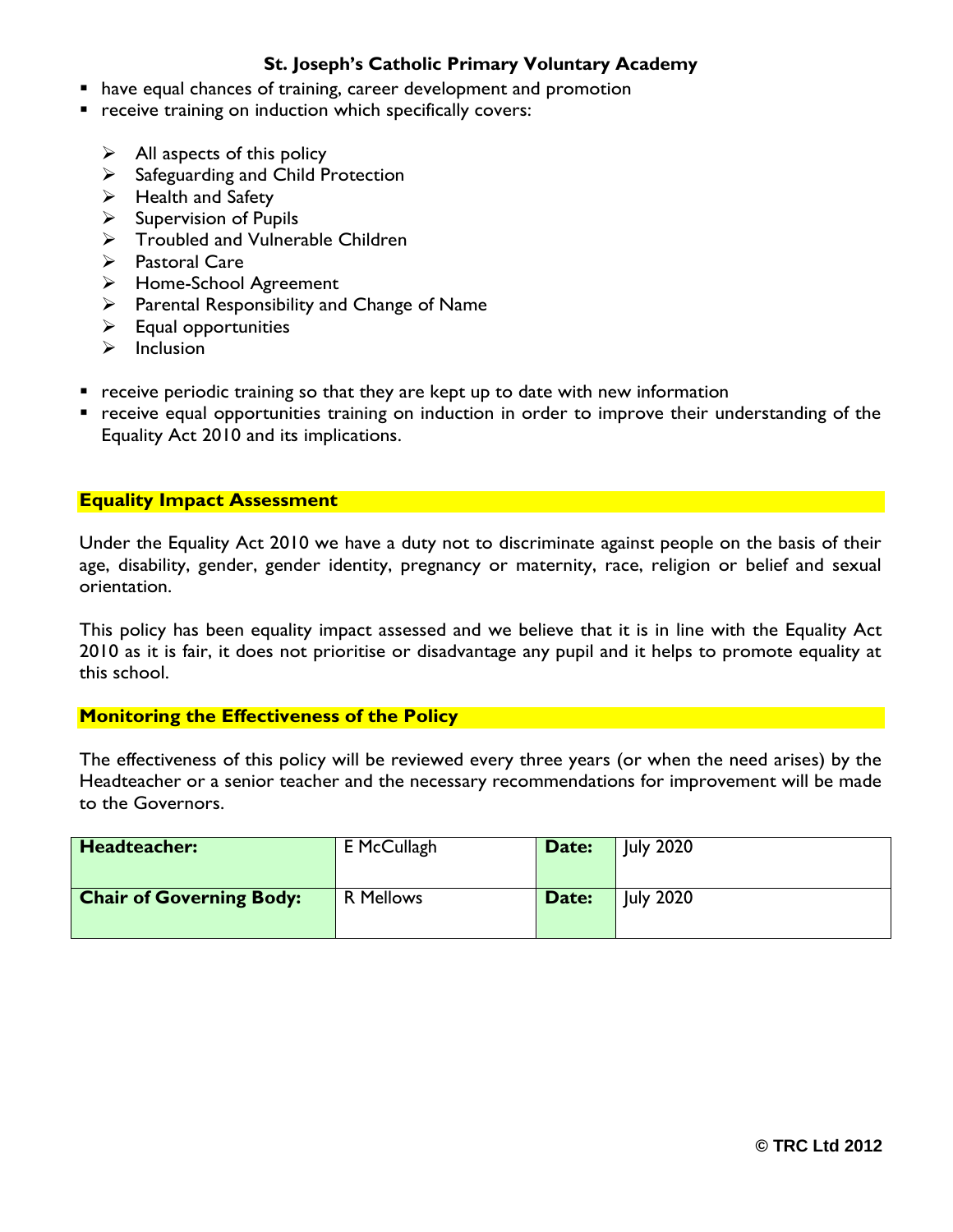## **St. Joseph's Catholic Primary Voluntary Academy Initial Equality Impact Assessment**

**Please complete an initial equality impact assessment once this policy has been customised to suit your purposes.**

| <b>Policy Title</b>                       | The $\dim(s)$ of this policy | Existing policy $(\checkmark)$ | <b>New/Proposed Policy</b> | Updated Policy $(\checkmark)$ |
|-------------------------------------------|------------------------------|--------------------------------|----------------------------|-------------------------------|
| <b>Uncollected Child</b><br><b>Policy</b> |                              |                                |                            |                               |

| This policy affects or   | <b>Pupils</b> | <b>School</b>    | <b>Parents/car</b> | Govern | <b>School</b>     | <b>School</b>   | <b>Wider School</b> |
|--------------------------|---------------|------------------|--------------------|--------|-------------------|-----------------|---------------------|
| is likely to affect the  |               | <b>Personnel</b> | <b>ers</b>         | ors    | <b>Volunteers</b> | <b>Visitors</b> | <b>Community</b>    |
| <b>following members</b> |               |                  |                    |        |                   |                 |                     |
| of the school            |               |                  |                    |        |                   |                 |                     |
| community $(\checkmark)$ |               |                  |                    |        |                   |                 |                     |

| <b>Question</b>                                                 | <b>Equality Groups</b> |              |        |  |                   |        |  |               |        |                           |                           |        | <b>Conclusio</b> |                               |                       |   |              |        |                                                                            |                              |        |   |                               |            |                                                                              |              |
|-----------------------------------------------------------------|------------------------|--------------|--------|--|-------------------|--------|--|---------------|--------|---------------------------|---------------------------|--------|------------------|-------------------------------|-----------------------|---|--------------|--------|----------------------------------------------------------------------------|------------------------------|--------|---|-------------------------------|------------|------------------------------------------------------------------------------|--------------|
|                                                                 |                        |              |        |  |                   |        |  |               |        |                           |                           |        | n                |                               |                       |   |              |        |                                                                            |                              |        |   |                               |            |                                                                              |              |
| Does or<br>could this<br>policy<br>have a<br>negative<br>impact |                        | Age          |        |  | <b>Disability</b> |        |  | <b>Gender</b> |        |                           | <b>Gender</b><br>identity |        |                  | Pregnanc<br>y or<br>maternity |                       |   | Race         |        |                                                                            | <b>Religion</b><br>or belief |        |   | <b>Sexual</b><br>$\mathsf{n}$ | orientatio | <b>Undertake</b><br>a full EIA if<br>the answer<br>is 'yes' or<br>'not sure' |              |
| on any of<br>the                                                | Y                      | <b>N</b>     | N<br>S |  | N                 | N<br>S |  | N             | N<br>S |                           | N                         | N<br>S |                  | N                             | N<br>$\mathsf{S}$     | Y | <b>N</b>     | N<br>S | Υ                                                                          | N <sub>1</sub>               | N<br>S | Y | N                             | <b>NS</b>  | <b>Yes</b>                                                                   | <b>No</b>    |
| following                                                       |                        | $\checkmark$ |        |  | $\checkmark$      |        |  | ✓             |        |                           | $\checkmark$              |        |                  | $\checkmark$                  |                       |   | $\checkmark$ |        |                                                                            | $\checkmark$                 |        |   | $\checkmark$                  |            |                                                                              | $\checkmark$ |
| Does or<br>could this<br>policy<br>help<br>promote<br>equality  |                        | Age          |        |  | <b>Disability</b> |        |  | <b>Gender</b> |        | <b>Gender</b><br>identity |                           |        |                  | y or                          | Pregnanc<br>maternity |   | Race         |        | <b>Religion</b><br><b>Sexual</b><br>or belief<br>orientatio<br>$\mathbf n$ |                              |        |   |                               |            | <b>Undertake</b><br>a full EIA if<br>the answer<br>is 'no' or<br>'not sure'  |              |

**© TRC Ltd 2012**